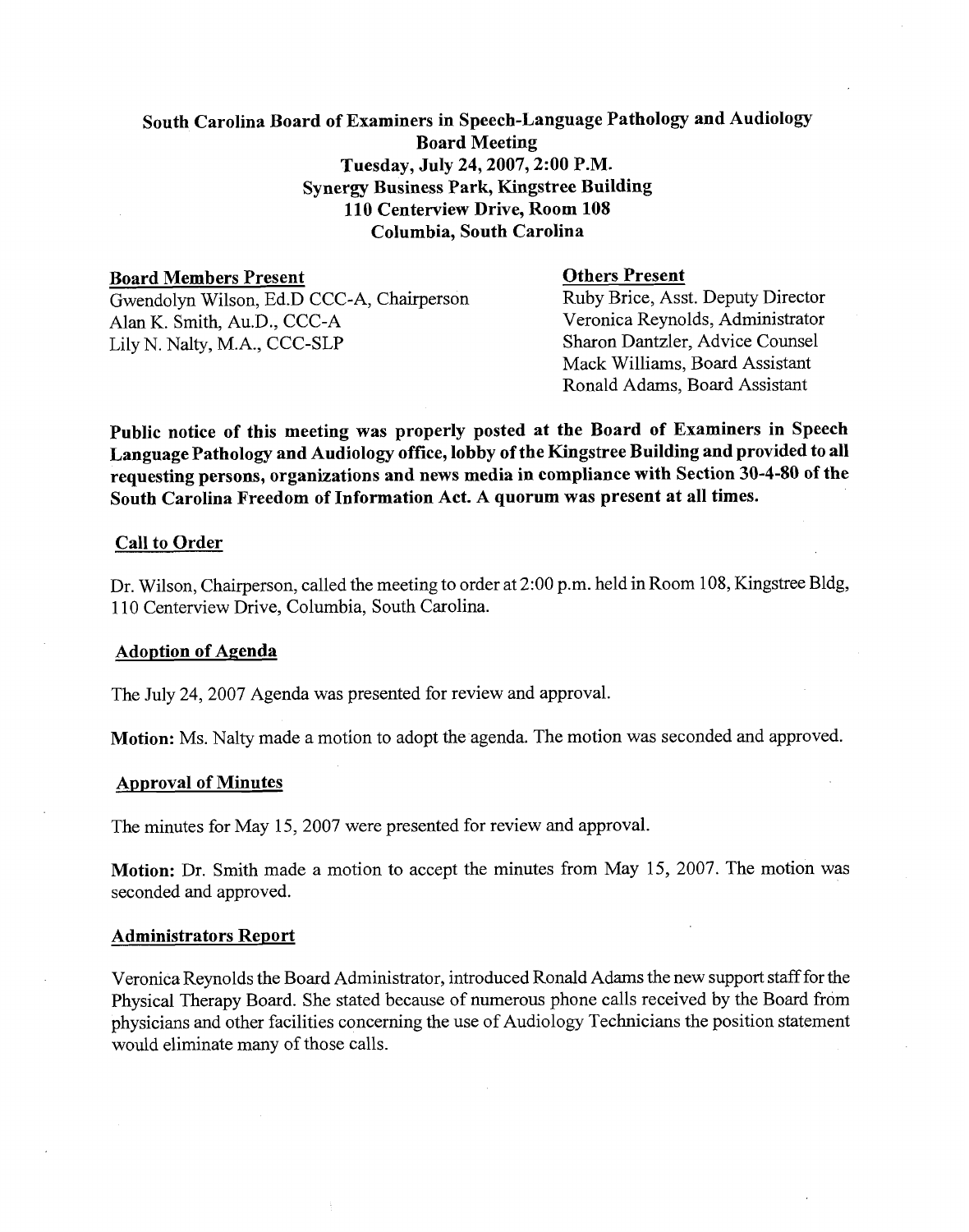#### **New Business**

#### **Application Hearing**

**1. Lesasonna Boozer:** Ms. Boozer made an appearance before the Board.

**Motion:** Ms. Nalty made a motion to go into executive session to receive legal advice under Section 30-4-70 of the South Carolina Freedom of Information Act. The motion was seconded and approved.

**Motion:** Ms. Nalty made a motion to come out of Executive Session. The motion was seconded and approved.

**Motion:** In open session, Ms. Nalty made a motion to grant Ms. Boozer a license as a Speech Language Pathologist with conditions. Ms. Boozer must attend the Board's course regarding the Practice Act in Speech Language Pathology and Audiology within a year and pay the monetary fine of two hundred fifty- (\$250.00) dollars before the license is issued. The motion was seconded and approved.

**Laura Kozma:** Ms. Kozma is requesting the Board grant her a license as an Audiologist. Ms. Kozma made a personal appearance before the Board.

**Motion:** Dr. Smith made a motion to go into executive session to receive legal advice under Section 30-4-70 of the South Carolina Freedom of Information Act. The motion was seconded and approved.

**Motion:** Ms. Nalty made a motion to come out of Executive Session. The motion was seconded and approved.

**Motion:** In open session, Dr. Smith made a motion to grant Ms. Kozma a license as an Audiologist Intern with the conditions that she obtain the necessary hours as an intern and seek to be upgraded and must obtain continuing educations hours as required.

3. **Heather Westfall:** Ms. Westfall is requesting that the Board issue her a license in Speech Language Pathology. Ms. Westfall failed to make a personal appearance before the Board.

**Motion:** Ms. Nalty made a motion to deny the application until the applicant makes a personal appearance before the Board. The motion was seconded and approved.

4. **Gabriel Pitt:** Mr. Pitt is requesting that the Board issue him a license as an Audiologist. Mr. Pitt did not make a personal appearance before the Board.

**Motion:** Ms. Nalty made a motion to deny the application pending the applicant making a personal appearance before the Board. The motion was seconded and approved.